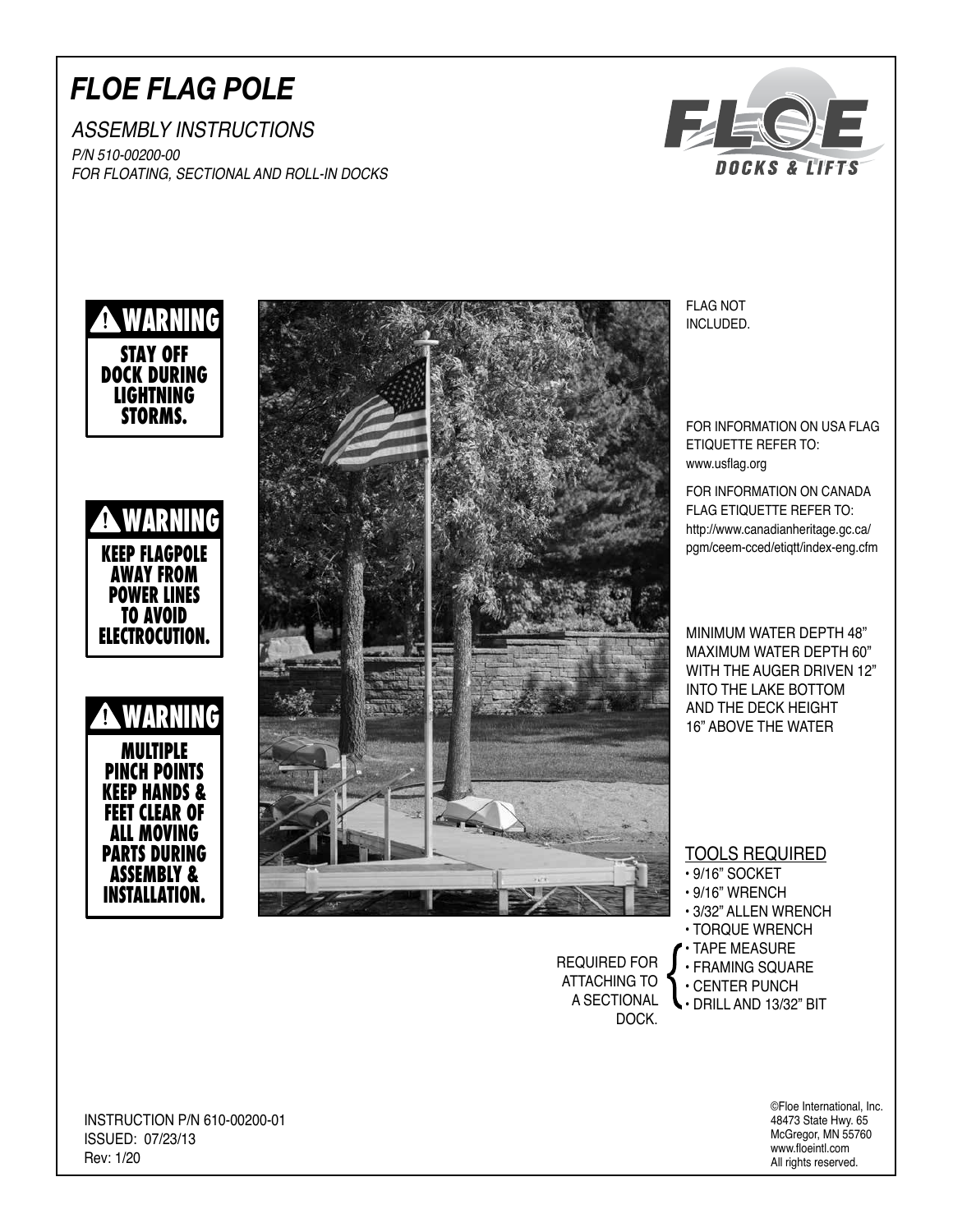

Page 2

| Item Part No.   |              | Qty          | <b>Description</b>                 |
|-----------------|--------------|--------------|------------------------------------|
| 1               | 001-03521-00 | 2            | Clip, Spring 3/16" SS              |
| $\overline{2}$  | 001-70000-00 | 1            | Soft Grip Knob, 1/2-13 x 1-1/4"    |
| 3               | 001-43489-00 | 1            | Bolt, Eye 3/16" x 3" SS            |
| 4               | 001-70105-00 | 1            | HHCS 3/8-16 x 1" SS                |
| 5               | 001-70116-00 | 1            | HHCS 3/8-16 x 3 1/4" SS            |
| 6               | 001-70907-00 | 1            | Nut, Wing 10-24 SS                 |
| $\overline{7}$  | 001-70912-00 | 1            | Nut, Wing 3/8-16" SS               |
| 8               | 001-71017-00 | 4            | Flat Washer, 18-8 SS               |
| 9               | 001-71067-00 | $\mathbf{1}$ | Lock Wacher, 18-8 SS               |
| 10              | 001-71191-00 | 4            | HHCS 3/8-16 x 3" Full Thread SS    |
| 11              | 001-73247-00 | $\mathbf{2}$ | SSS CP 10-32 x 3/8" SS             |
| 12 <sub>2</sub> | 001-76071-00 | 4            | Nut, Nylock 3/8-16" ALUM.          |
| 13              | 002-02203-00 | 2            | Plate, Dock Accessory              |
| 14              | 002-02204-00 | 4            | Spacer, Dock Accessory             |
| 15              | 002-02523-00 | 1            | Auger, 13.5" Screw                 |
| 16              | 002-12509-01 | 1            | Flag Pole, Upper 12' Telescopic    |
| 17              | 002-12514-00 | 1            | Topper, Flag Pole                  |
| 18              | 003-50000-00 | 1            | Light, Solar Flag Pole             |
| 19              | 006-22601-00 | 1            | Crank Rod - Guide Post             |
| 20              | 010-00021-00 | 1            | Globe, Flag Pole 3" w/1/2"-13 stem |
| 21              | 110-12501-00 | 1            | ASS'Y, Flag Pole Bracket           |
| 22              | 110-12502-01 | 1            | WELD'T, Flag Pole Weight           |
| 23              | 110-12507-00 | 1            | ASS'Y, Flag Pole - Lower           |
|                 |              |              |                                    |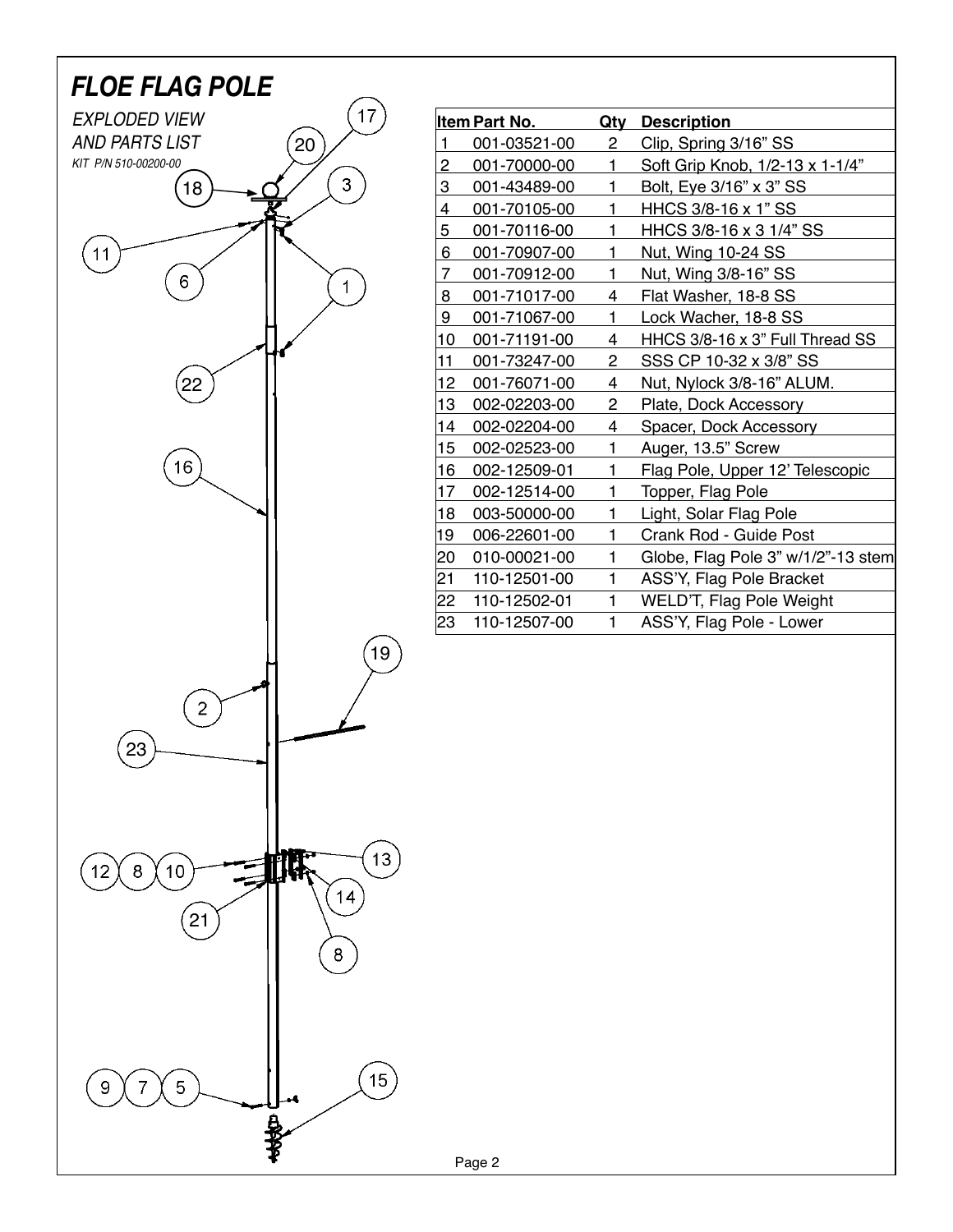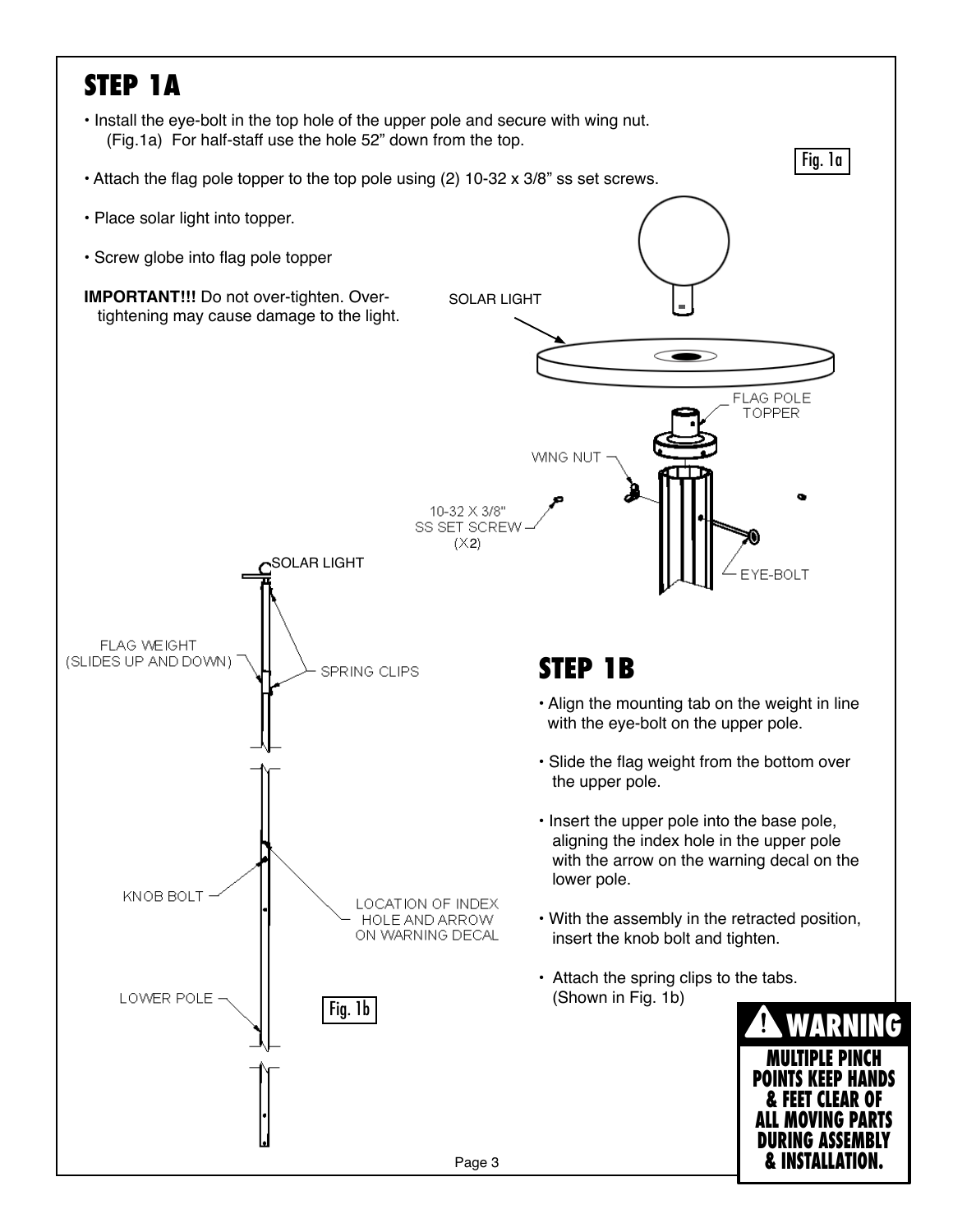# **STEP 2**

• Attach the auger using the 3/8" x 3-1/4" bolt, lock washer, and wing nut. Shown in Fig. 2

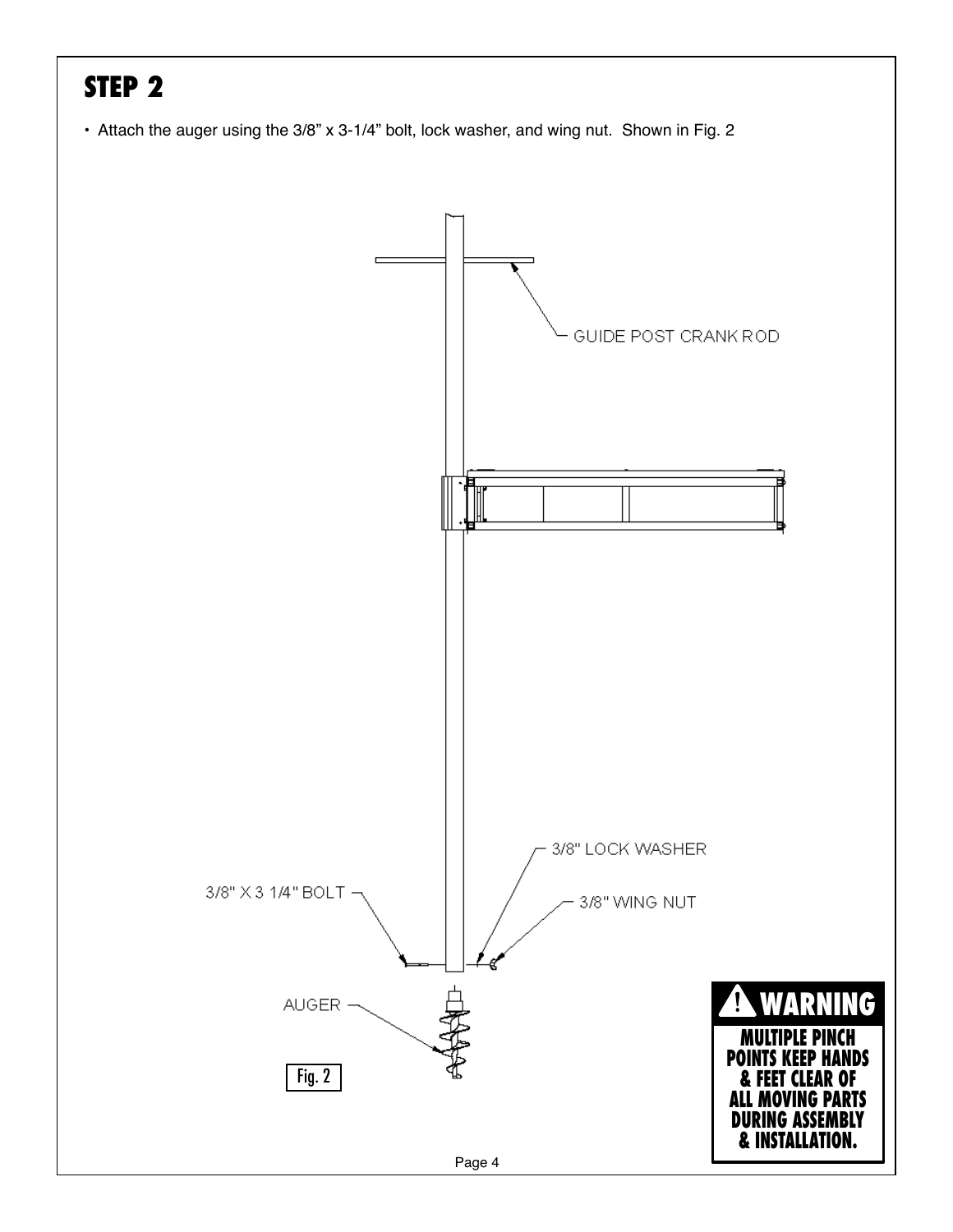### **STEP 3**

- Stand the flag pole upright and place bracket around pole.
- Attach the flag pole bracket to the side of a:
	- Roll-in Dock or a Sectional Dock using the (4) 3/8 x 3" full thread bolts, (4) 3/8 flat washers, and (4) 3/8 nylock nuts
	- Floating Dock using (4) 3/8 x 1" bolts, (4) 3/8" flat washers, and (4) 3/8" nylock nuts.



#### **STEP 3a....ROLL-IN DOCK**

- Insert the 3/8 x 3" full thread bolts through the bracket, dock spacer, and dock plate.
- Note if the bolt is close to webbing on the dock, do not add the spacer. The webbing acts as the spacer.
- Place a flat washer over each of the (4) bolts and secure with the (4) 3/8 nylock nuts.
- Make sure top of bracket is parallel to top frame of dock.
- Torque to 20 ft/lbs. (Shown in Fig. 3a).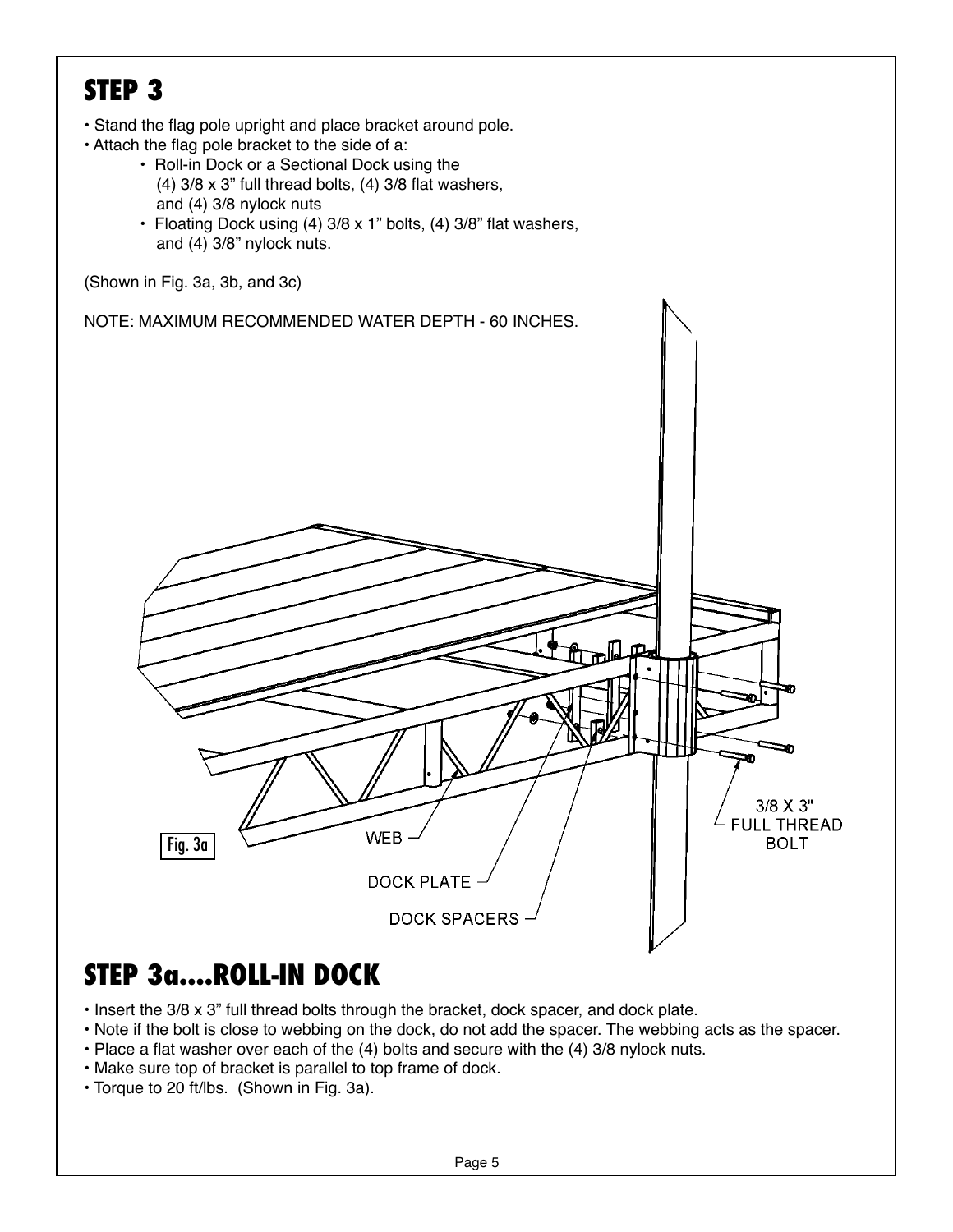## **STEP 3b....FLOATING DOCK**

- Place a flat washer over each of the (4) 3/8 x 1" bolts
- Insert the hex head and flat washer into the nut track: two in top track and two in the bottom track of the dock side panel and slide them into position.
- Place the bracket over the (4) bolts
- Secure with (4) 3/8 nylock nuts.
- Torque to 20 ft/lbs. (Shown in Fig. 3b).

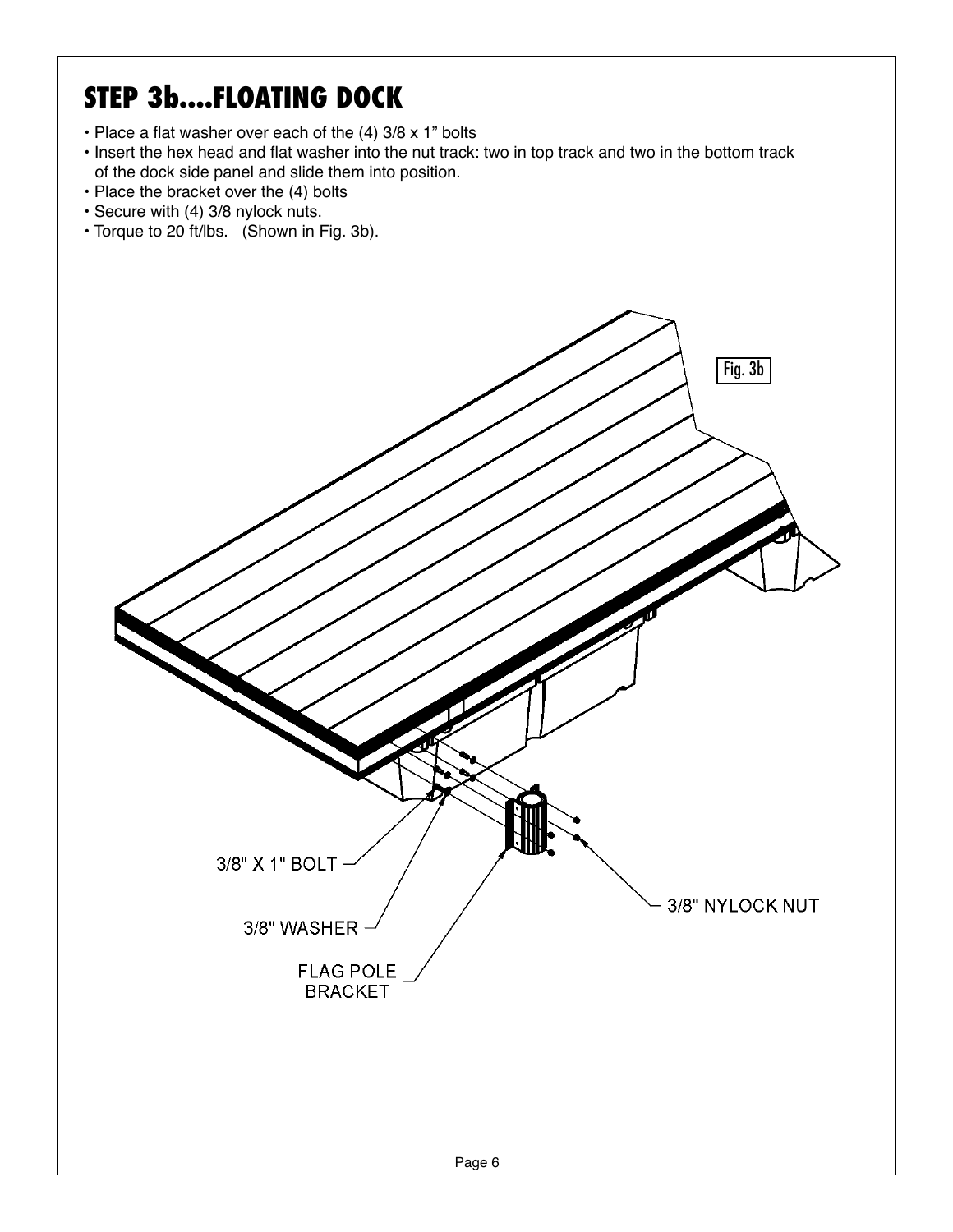# **STEP 3c....SECTIONAL DOCK**

- For attachment to a sectional dock, mounting holes must be drilled using a 13/32" drill bit.
- Using a framing square, mark a vertical line across the top and bottom serration (these serrations are 3" apart and are intended to act as a hole spacing reference).
- Mark a line for the second set of holes 5 1/8" from the first.
- Insert the 3/8 x 3" full thread bolts through the bracket and dock frame.
- Place a flat washer over each of the (4) bolts and secure with the (4) 3/8 nylock nuts.
- Torque to 20 ft/lbs. (Shown in Fig. 3c).